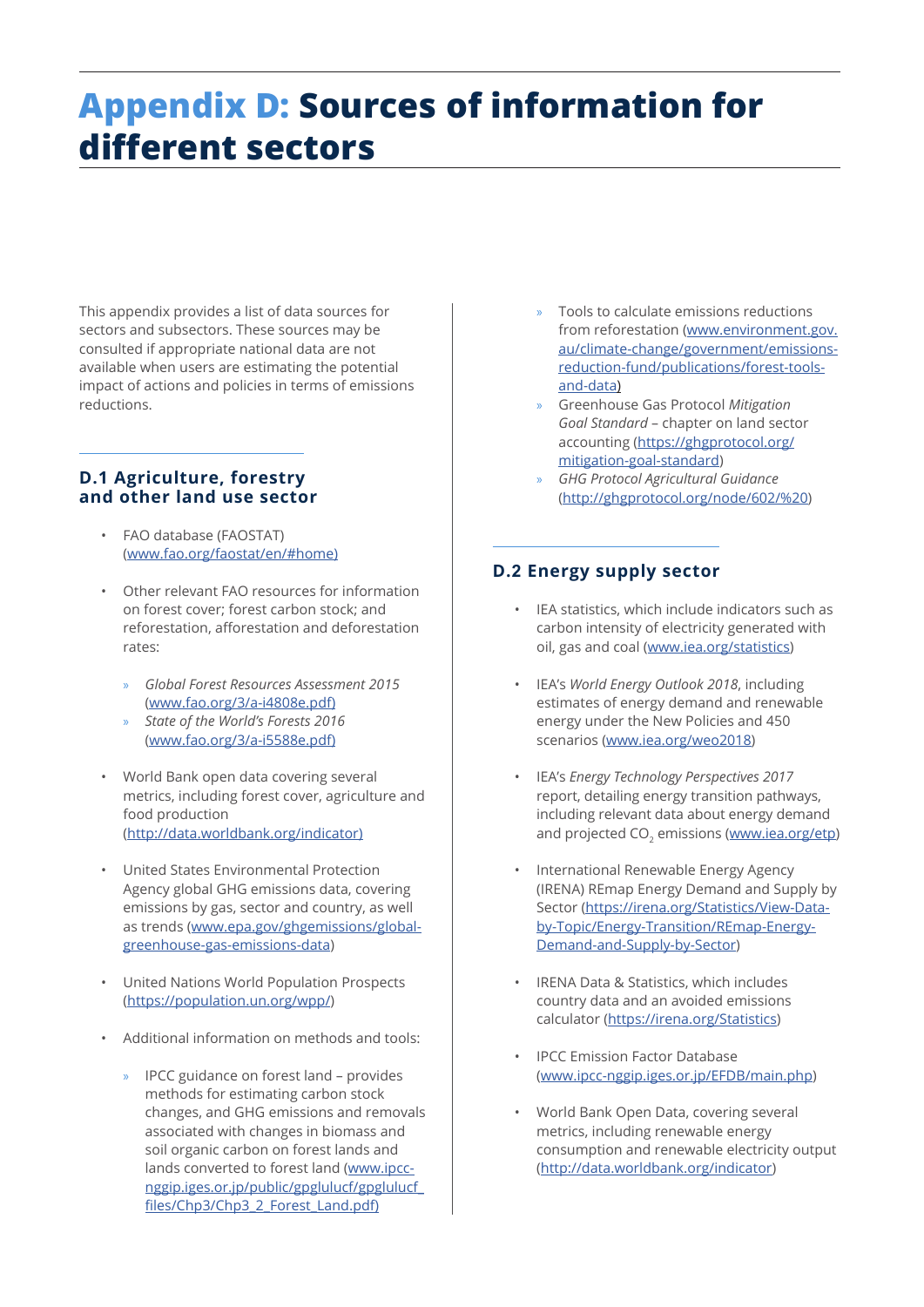- *Guidelines for Quantifying GHG Reductions from Grid-Connected Electricity Projects* [\(www.wri.](http://www.wri.org/publication/guidelines-quantifying-ghg-reductions-grid-connected-electricity-projects) [org/publication/guidelines-quantifying-ghg](http://www.wri.org/publication/guidelines-quantifying-ghg-reductions-grid-connected-electricity-projects)[reductions-grid-connected-electricity-projects\)](http://www.wri.org/publication/guidelines-quantifying-ghg-reductions-grid-connected-electricity-projects)
- IPCC guidelines on "Energy" [\(www.ipcc-nggip.](http://www.ipcc-nggip.iges.or.jp/public/2006gl/vol2.html) [iges.or.jp/public/2006gl/vol2.html](http://www.ipcc-nggip.iges.or.jp/public/2006gl/vol2.html))

### **D.3 Industry sector**

- IPCC Emission Factor Database ([www.ipcc-nggip.iges.or.jp/EFDB/main.php](http://www.ipcc-nggip.iges.or.jp/EFDB/main.php))
- IEA's technology roadmap for the chemical industry ([https://dechema.de/en/](https://dechema.de/en/industrialcatalysis.html) [industrialcatalysis.html\)](https://dechema.de/en/industrialcatalysis.html)
- United Nations World Population Prospects ([https://population.un.org/wpp/\)](https://population.un.org/wpp/)
- Additional information on methods and tools:
	- » IPCC guidelines on *Industrial Processes and Product Use* [\(www.ipcc-nggip.iges.or.jp/](http://www.ipcc-nggip.iges.or.jp/public/2006gl/vol3.html) [public/2006gl/vol3.html](http://www.ipcc-nggip.iges.or.jp/public/2006gl/vol3.html))
	- » World Business Council for Sustainable Development Cement Sustainability Initiative, containing data on cement and a detailed roadmap for the sector [\(http://wbcsdcement.org\)](http://wbcsdcement.org)
	- » Greenhous Gas Protocol emissions calculation tools [\(http://ghgprotocol.org/](http://ghgprotocol.org/calculation-tools#sector_specific_tools_id) [calculation-tools#sector\\_specific\\_tools\\_id](http://ghgprotocol.org/calculation-tools#sector_specific_tools_id))

### **D.4 Buildings sector**

- IEA's *World Energy Outlook 2018* with data trends for buildings emissions by fuel and final energy consumption by end use ([www.iea.org/weo2018](http://www.iea.org/weo2018))
- IEA's *Energy Technology Perspectives 2017*, including estimates about floor area growth and floor area per household, and buildings' energy consumption ([www.iea.org/etp\)](http://www.iea.org/etp)
- IRENA *Roadmap for a Renewable Energy Future*, with data on share of modern renewable energy in building energy use ([www.irena.org/](http://www.irena.org/DocumentDownloads/Publications/IRENA_REmap_2016_edition_report.pdf) [DocumentDownloads/Publications/IRENA\\_](http://www.irena.org/DocumentDownloads/Publications/IRENA_REmap_2016_edition_report.pdf) REmap 2016 edition report.pdf)
- IPCC Emission Factor Database [\(www.ipcc-nggip.iges.or.jp/EFDB/main.php\)](http://www.ipcc-nggip.iges.or.jp/EFDB/main.php)
- *GHG Protocol Scope 2 Guidance* ([http://ghgprotocol.org/scope\\_2\\_guidance](http://ghgprotocol.org/scope_2_guidance))
- IPCC guidelines on "Energy" ([www.ipcc-nggip.](http://www.ipcc-nggip.iges.or.jp/public/2006gl/vol2.html) [iges.or.jp/public/2006gl/vol2.html](http://www.ipcc-nggip.iges.or.jp/public/2006gl/vol2.html))

#### **D.5 Transport sector**

- IEA's *World Energy Outlook 2018*, which provides information on trends in energy demand by source in the transport sector and the renewable energy outlook for the transport sector ([www.iea.org/weo2018](http://www.iea.org/weo2018))
- IEA's *Energy Technology Perspectives 2017*, which includes information on trends in energy demand from the transport sector, emissions intensity of new electric vehicles, and developments in passenger and freight transport [\(www.iea.org/etp](http://www.iea.org/etp))
- IRENA *Roadmap for a Renewable Energy Future*, with information on the renewable energy share in transport for key countries ([www.](http://www.irena.org/DocumentDownloads/Publications/IRENA_REmap_2016_edition_report.pdf) [irena.org/DocumentDownloads/Publications/](http://www.irena.org/DocumentDownloads/Publications/IRENA_REmap_2016_edition_report.pdf) [IRENA\\_REmap\\_2016\\_edition\\_report.pdf](http://www.irena.org/DocumentDownloads/Publications/IRENA_REmap_2016_edition_report.pdf))
- IPCC Emission Factor Database [\(www.ipcc-nggip.iges.or.jp/EFDB/main.php\)](http://www.ipcc-nggip.iges.or.jp/EFDB/main.php)
- World Bank Open Data, covering several metrics ([http://data.worldbank.org/indicator\)](http://data.worldbank.org/indicator)
- Additional information on methods and tools:
	- » IPCC guidelines on "Energy" ([www.ipcc](http://www.ipcc-nggip.iges.or.jp/public/2006gl/vol2.html)[nggip.iges.or.jp/public/2006gl/vol2.html](http://www.ipcc-nggip.iges.or.jp/public/2006gl/vol2.html))
	- » International Council on Clean Transportation *Transport Roadmap 2012* – provides an Excel-based tool to assess emissions from transport and estimates changes in actual transportation activity by country and region, based on changes in forecasts of population, GDP and relative fuel ([https://theicct.org/transportation](https://theicct.org/transportation-roadmap)[roadmap](https://theicct.org/transportation-roadmap))
	- » SloCat (Partnership on Sustainable, Low Carbon Transport) Transport Greenhouse Gas Emissions Research Briefs (<http://slocat.net/node/1538>)
	- » Paris Process on Mobility and Climate *An Actionable Vision of Transport*